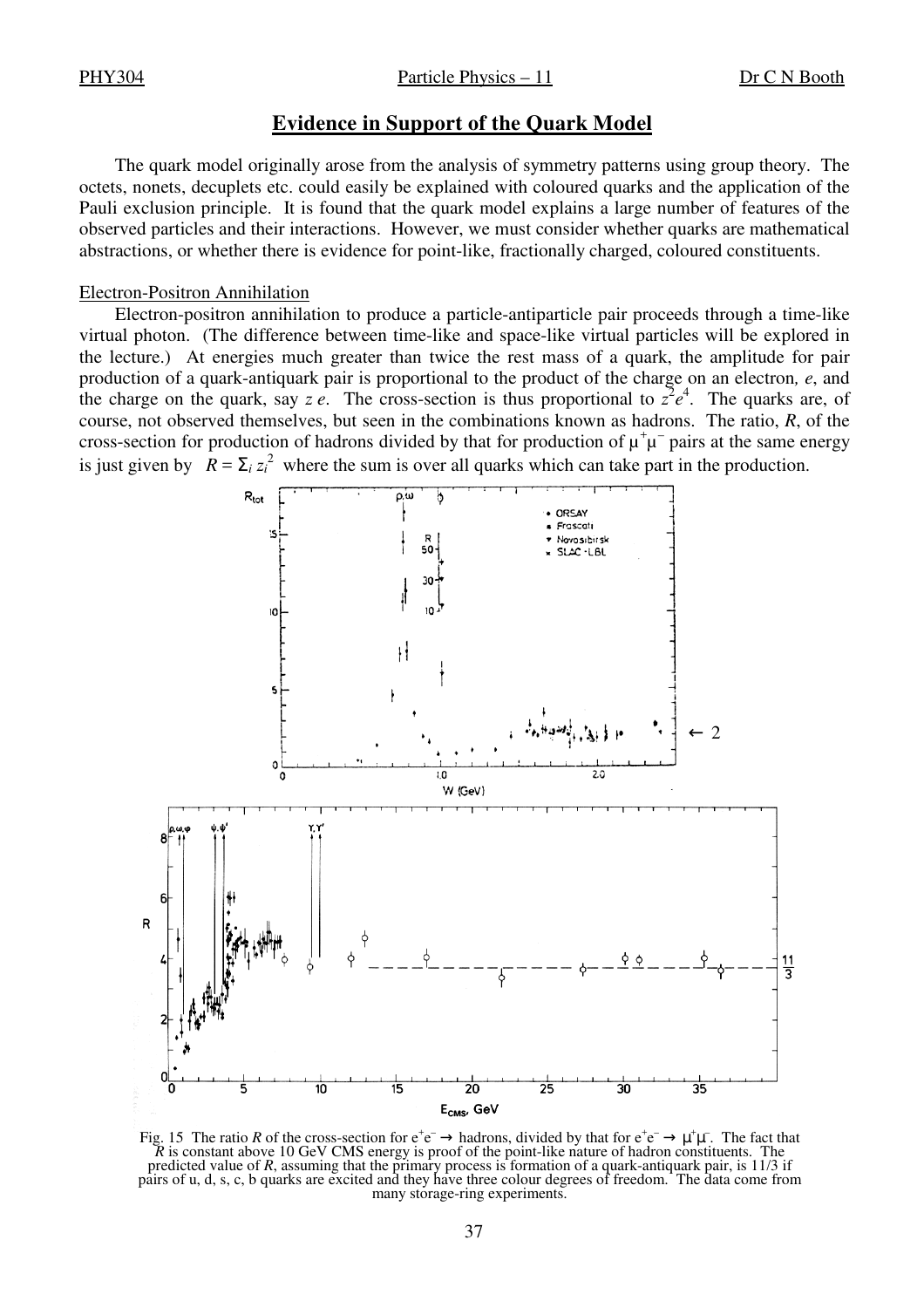Note that since each quark can exist in 3 colours, the sum must be over both colours and flavours. At low energies, where u, d and s quarks can be produced, the value of *R* is then predicted to be  $3((2/3)^2 + (1/3)^2 + (1/3)^2) = 2$  $^{2}+\left(\frac{1}{3}\right)$  $^{2}+\left(\frac{1}{3}\right)$  $R = 3\left(\frac{2}{3}\right)^2 + \left(\frac{1}{3}\right)^2 + \left(\frac{1}{3}\right)^2 = 2$ , compatible with the value shown in figure 15 (upper). As the c and b thresholds are crossed, the value of *R* goes through wide excursions in resonance regions before settling down to values expected to be  $3\frac{1}{3}$  and  $3\frac{2}{3}$ . In fact, above 3.6 GeV the heaviest lepton, the  $\tau$ , is also produced, and this decays predominantly hadronically, adding another unit to  $R$  – see figure 15 (lower). (Above the b threshold, the longer path-length of the  $\tau$  allows these decays to be removed).

## Deep Inelastic Lepton Scattering

The values of *R* above indicate that hadrons are indeed made of fractionally charged, coloured objects. We now look for evidence that these are really point-like particles, in the inelastic scattering of electrons or muons off nucleons via the exchange of a virtual photon. This occurs when the struck proton or neutron absorbs energy in breaking up to form a hadronic system, of invariant mass *W*. *W* is not always easy to measure directly, but may be deduced by considering the four-momentum transfer, *q*, in the scattering. We have already seen that, to a good approximation,  $q^2 = 2E_iE_f(1 - \cos\theta)$  where  $E_i$  and  $E_f$  are the initial and final lepton energies and  $\theta$  is the lepton scattering angle. From the hadronic state's point of view, it is easy to show that  $q^2 = M^2 + 2Mv - W^2$  where *M* is the mass of the nucleon and v is the change in energy of the hadronic state (and hence minus that of the lepton). Hence  $q^2$  and v define *W*.

For <u>elastic</u> scattering, when the nucleon remains a nucleon,  $W = M$  and  $q^2 = 2Mv$ . Equivalently, if we define x as  $\frac{q^2}{2M}$  $\frac{q}{2Mv}$ , then  $x = 1$ . *q* and v are no longer independent, but are said to "scale". Now if we consider the nucleon to be made up of stationary point-like particles of mass  $m_q$ , then  $\frac{q^2}{2M}$  $\frac{q^2}{2Mv}$  will be a constant for elastic scattering off *these* particles, which will fix  $x = \frac{m_q}{M}$  $\frac{q}{M}$ . However, unlike the nucleon, the quark will *not* be at rest, having considerable momentum within the proton. When we perform a Lorentz transform from the rest frame of a quark to that of the proton, integrating over the distribution of quark momenta leads to the form factor of the proton. However, as long as the quarks are point-like the form factor should only depend on  $q^2$  through the dimensionless ratio *x*, and the cross section shows "scale invariance". This is indeed observed, as shown in figure 16. (Here  $F_2$  is proportional to the form factor.)



Fig. 16  $F_2(q^2, v)$  as a function of  $q^2$  at  $x = 0.25$ . For this choice of x, there is practically no dependence on  $q<sup>2</sup>$ , that is, there is exact "scale invariance". (Data from the Stanford Linear Accelerator Center.)

Scattering from an extended object like the proton (rather than from point-like constituents within it) would produce a very different distribution. As calculated in an early homework, the form factor for a structure-less proton drops rapidly with  $q^2$ , reaching very small values for  $q^2$  above 1 to  $2 \text{ (GeV/}c)^2$ .